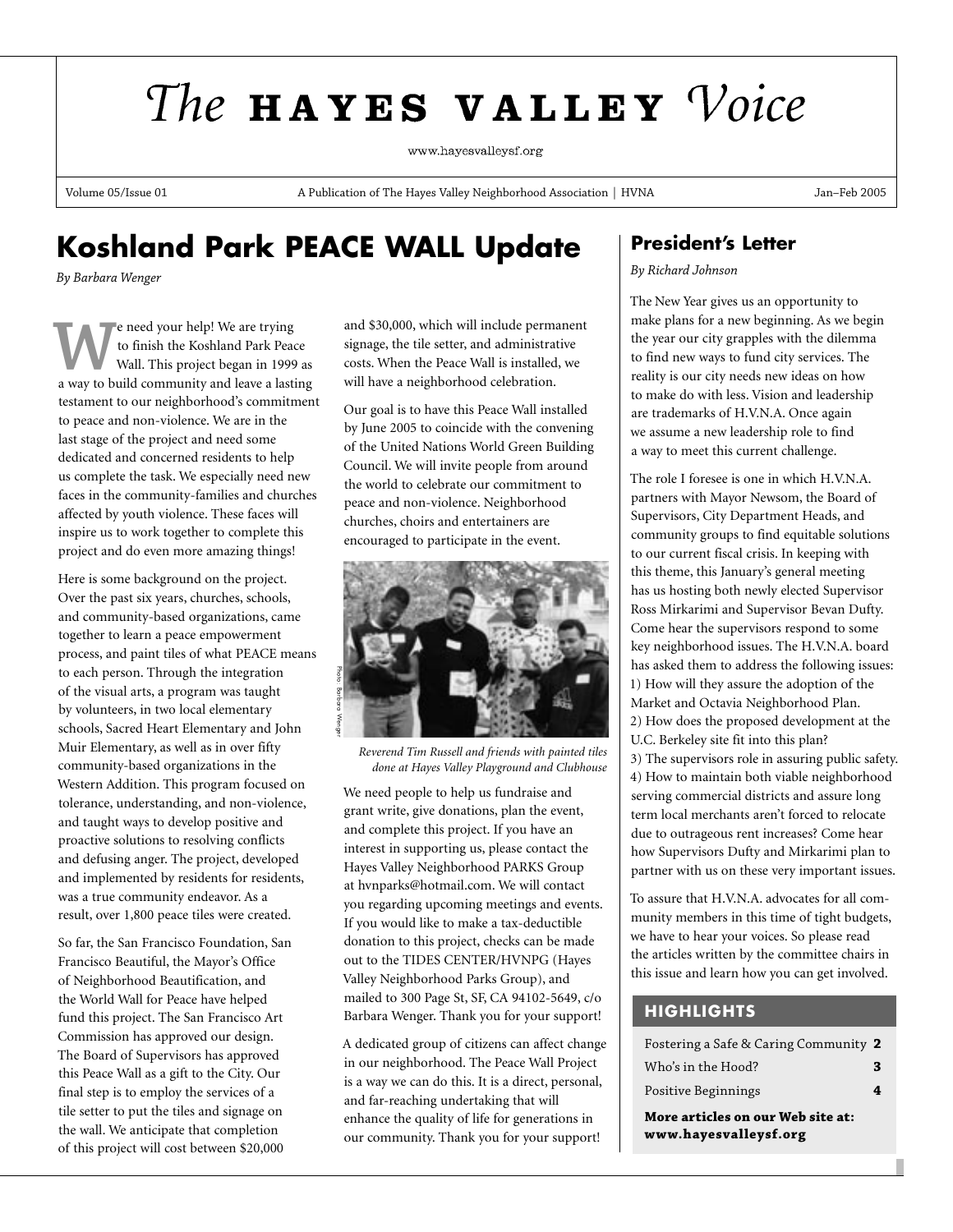## **Beautification Committee Update**

## *By Jim Warshell*

The efforts of the Beautification Committee are closely linked to our parks. With that in mind, our agenda is to support the efforts to maintain and enhance the Koshland Park, Rose Page Garden and the green space at the Hayes Valley Playground. We will organize clean up days, plantings and lobby for more city support for these community assets. We will be working with the Octavia Boulevard landscaping group and will lobby for strong maintenance of the space. Our goals will also include including more street planter boxes throughout the neighborhood.

Graffiti abatement will also be part of our focus. The changes to the laws, making it the property owner's responsibility to expeditiously remove graffiti, will be communicated and we will try to develop a homeowner assistance program for graffiti removal. We will also keep the pressure on UC to keep their property clean and graffiti free. An excellent article on graffiti is posted on the HVNA website.

A follow up to our successful 2004 tree planting will be another planting with Friends of the Urban Forest on February 12th...WE NEED VOLUNTEERS to plant. We will meet at Hayes Valley Playground at 9:30 on Saturday the 12th. This is our Valentine to the neighborhood. Please contact Jim Warshell 626- 6120 if you can help that day, or if you are interested in helping with the beautification of the neighborhood.

#### **OUR ASSOCIATION ELECTS BOARD MEMBERS**

at the annual meeting each February, so the Nominating Committee is currently reviewing potential candidates for next year's Board. To make our neighborhood, and organization, as strong as possible, we would like all segments of the neighborhood to be represented on the Board. If you are interested in becoming a Board member, or know of someone who you think would be, please contact either Chris Pederson at chpederson@yahoo.com or Jim Warshell at jimwarshell@yahoo.com before February 6th.

The Hayes Valley Voice extends its gratitude to **Kinko's** 1967 Market Street (at Duboce) for their generous support of our publication.

## **Fostering a Safe & Caring Community**

Holiday 2004 – 3rd Annual Hayes Valley Community Partners Holiday Event A Success!

*By Judy Edmond*

Two hundred community households received holiday food baskets, 150 youth received toys and a community luncheon celebration for 150 with youth and seniors was fun.

The Hayes Valley Community Partners would like to thank everyone who contributed.

Corps, SGI-USA Chorus, Jus-Be-Cuz from Valley Christian Fellowship Church and Ms. Elvilla Campbell with her solo? **YES**

■ Was it continued financial support from local businesses - SF Federal Credit Union, Schute, Mihaly &Weinberger LLP, SF Community Court Grant, Marlena's, Hayes



#### **Where to start....**

- Was it the commitment and dedication of the members of the committee? **YES**
- Was it the support of the SFPD officers who requested funds from the Police Officers Association, who helped plan, who deliver the food, who came to the luncheon, and Chief Heather Fong who stopped by to wish us well and Captain Dillon who pulled the winning lottery ticket? **YES**
- Was it the commitment and dedication of the members of the committee? **YES**
- Was it performances by local groups Western Addition Drill Team and Drum

Valley Merchants' Block Party raffle, Circuit City, Smart and Final, and Del Monte Foods? **YES**

- Was it the support from Daniel Homsey and Marla Schmalle of MONS, Ernie Llorente and Cathy Garza of the City Attorney's Office, and District 5 Supervisor Ross Mirkarimi? **YES**
- Was it toy donations from Operation Dream and the Salvation Army? **YES**
- Was it the San Francisco Food Bank's donation of turkeys? **YES**

A tradition of community support and commitment continues.

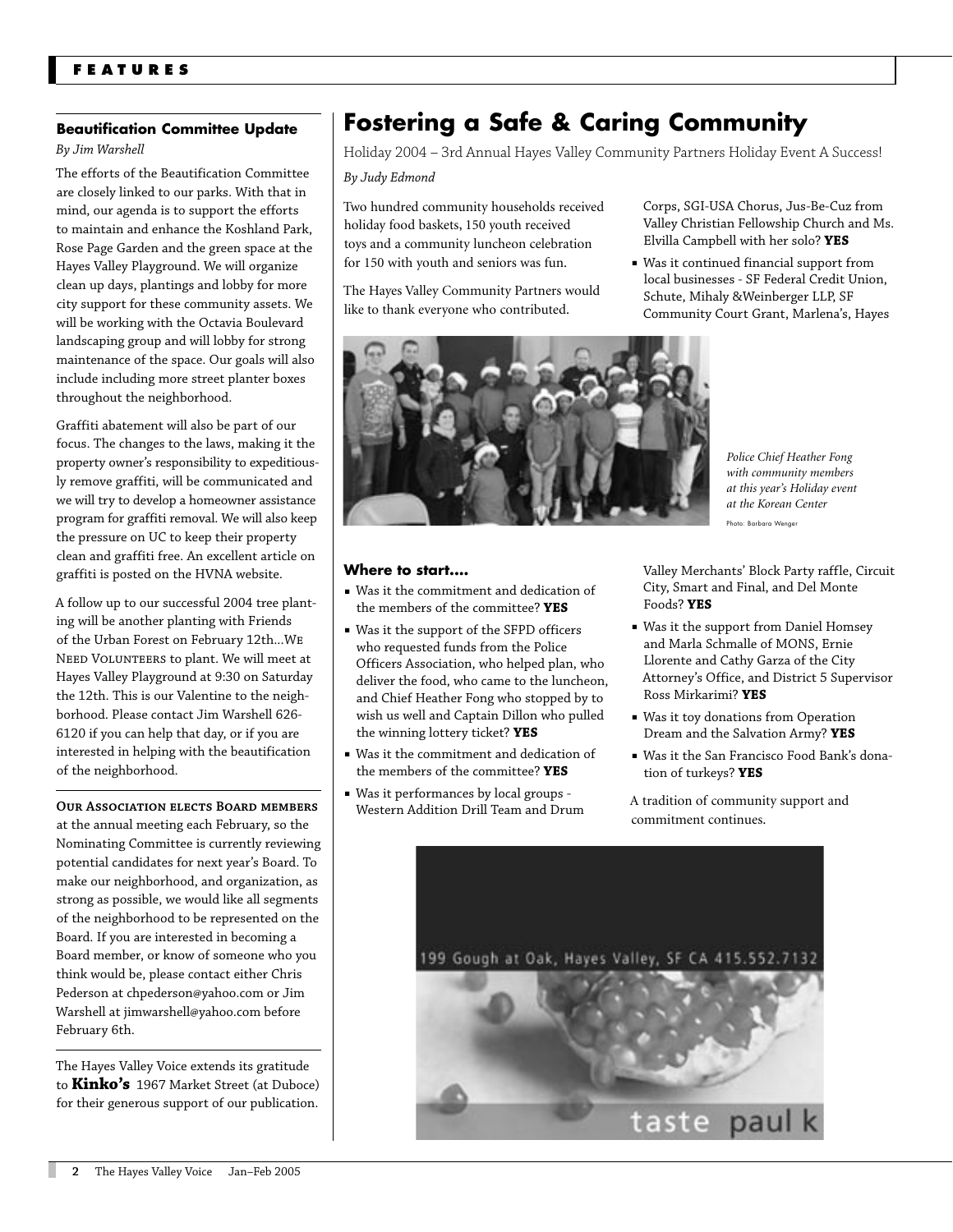# **Who's in the Hood?**

*Story and photos by Leigh Stackpole* 

**F**ebruary includes one of my favorite<br>holidays, Valentines Day, a day of low<br>and exchanging tokens of affection.<br>This issue features Suzanne Hendler, half o holidays, Valentines Day, a day of love and exchanging tokens of affection. This issue features Suzanne Hendler, half of Heirloom Catering, based

here in Hayes Valley. Suzanne specializes in amazing, unique for all occasions cakes. Really, they're works of art.

#### *Briefly describe your business?*

I make people happy by giving them sugar! Seriously, I make all types of special-occasion cakes, but I specialize in wedding cakes. I place a high priority on making cakes that

not only look gorgeous, but also taste fantastic. The days of dry, tasteless wedding cakes are over, and if not, they really should be!

### *How does your background in art influence your baking?*

In so many ways I don't know where to begin. The calligraphy I did as a teenager helps me pipe inscriptions, my background in sculpture helps me sculpt marzipan and gum paste into fruits and flowers, the glassblowing classes I took help me blow sugar, knowing the fundamentals of drawing helps me sketch ideas for clients, my metalsmithing background has trained me to be a perfectionist, and on and on.

Having a good eye for design is critical to making pretty cakes. I like to think I was born with it, but I know my formal training has proved immensely valuable. Even the precision required when baking the cakes and making the fillings is artistic in its own way, and it's also not as easy as one might think to make cakes level and frostings perfectly smooth. Manual dexterity is very important.

*You are based out of your Victorian in Hayes Valley. Any interesting history about your building or area of the neighborhood you care to share?* 

Apparently, my building was built in 1882 as investment property for the beautiful mansion next door. One of the many reasons I decided to buy it over five years ago was

> because the building on the other side, which is now a Korean community center, is an old synagogue and you can see the leaded-glass windows from my flat. I'm Jewish, so I took that as a sign that I belonged in this place, and I love the fact that the building now serves a newer immigrant community.

When I moved in, I found an old sign in the garage that said

"Fred C. Rudolph, Watchmaker and Jeweler". I took that as another sign that I

belong here, since I am a jeweler, and now that sign hangs over my workbench. I haven't been able to find out any information about Mr. Rudolph, though, so if anyone knows the history, please let me know!

## *How are you involved in your local community?*

Ever since I moved to Hayes Valley, I've had the sense that I would be here for the long haul, and I've never felt like that anywhere else I've lived. I've been active in the HVNA since day one, specifically with

the safety committee and the beautification committee. I attend the Northern Station community relations meetings as often as I can. My boyfriend and I have joined our neighbors to clean up, weed, and plant gardens in the Hayes Valley Playground. I patronize neighborhood businesses as much as possible (just bought a fabulous Indonesian mirror from Stark Home) and for the past four or five months have been

taking a Spanish class at Casa Hispana on Gough Street I adore this neighborhood and am very glad I made my home here.

#### *Do you have a favorite cake?*

Well, that's sort of like asking a mother to name her favorite child! Of course I like them all, but one of my most popular flavors is my chocolate-raspberry, which is a classic combination of flavors. I use Scharffenberger chocolate and high-butterfat heavy cream for the ganache used to fill the cake, so it's superdecadent, and I douse the cake layers with framboise, add a layer of raspberry jam to the filling, and maybe throw in some chocolate chunks for texture. It's really delicious.

## *Since I am sure you are an expert on sweets, where is your favorite haunt in HV to find a treat and what would it be?*

It's hard to choose, but I think my favorite would have to be the "Harto Crepe" at Cafe Frjtz. It's got bananas, sour cream, and

brown sugar, very simple, but totally divine. Chase it with a couple of their fantastic salty fries, and I'm in heaven.

## *Any other insider tips about the neighborhood you care to share?*

 If you're walking by my house and smell cakes baking, stop by. It's likely there are cake trimmings or cupcakes to be had!

For more information on Suzanne's cakes or Heirloom Catering visit: www.heirloomcatering.com

Feel free to email any suggestions or feedback to leigh@gimmeshoes.com

Suzanne Hendler **Heirloom Creative Catering** 709 Buchanan Street San Francisco, CA 94102 415-552-5771 www.heirloomcatering.com



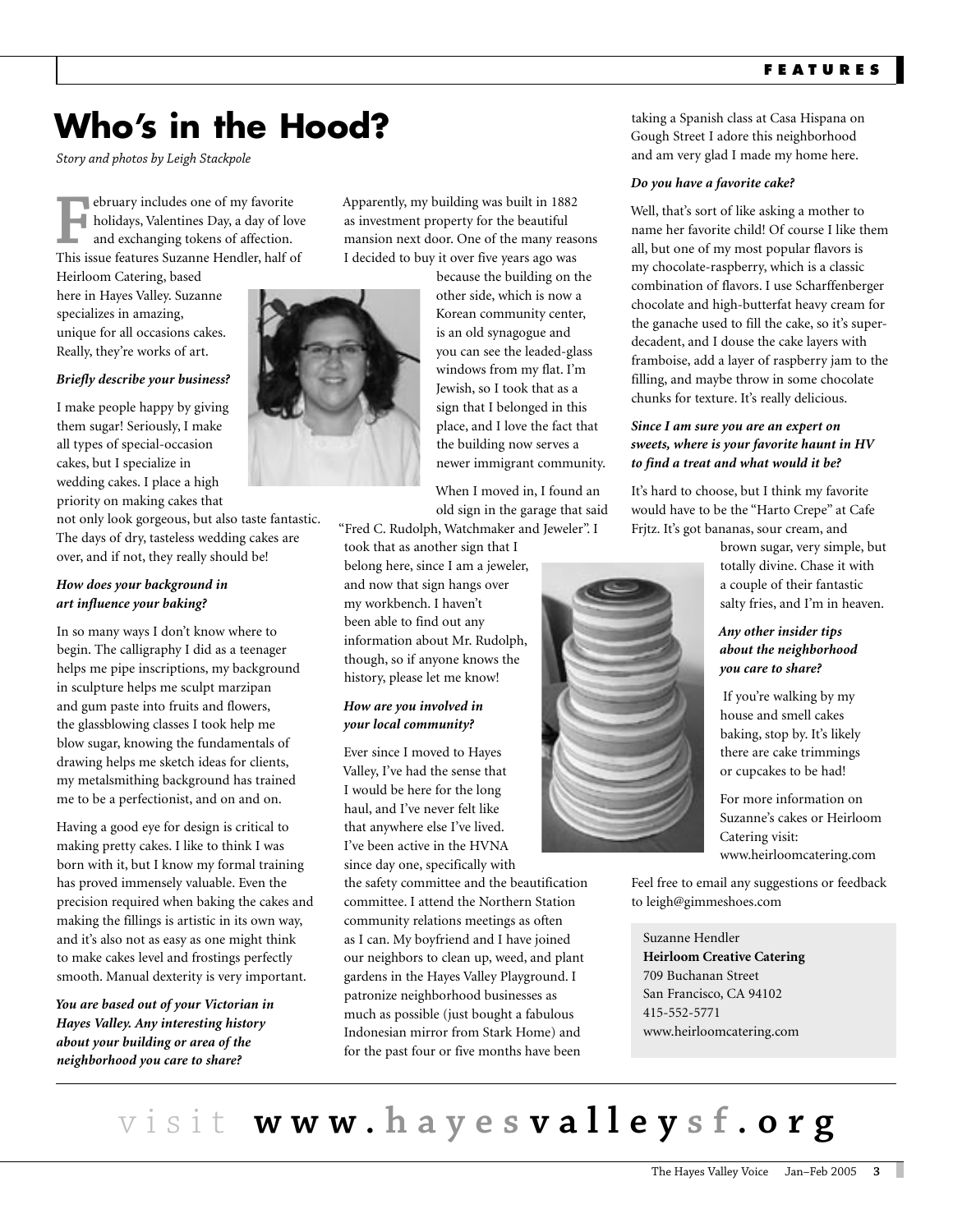## **Small Business Task Force Update**

#### *By Ed Bedard*

If the sign in the window holds true, Patxi's Pizza will be moving into the space that Powell's recently vacated. Patxi's website is here: http://www.patxispizza.com.

The HVNA Small Business Committee continues to work with landlords and real estate agents to bring locally owned and neighborhood serving businesses to the neighborhood. A lot of people said they'd like a bookstore and now we have Bibliohead at 334 Gough.

The list of businesses people have said they'd like to have in the neighborhood are a pharmacy, a newspaper store, a fresh real juice bar, a gym, a hardware store, a bike shop, a sporting goods, a vet, a pet store, an acupuncture and homeopath shop, an office supply store, Financial services (bank), game and toy store, garden supply store, small post office, and a bakery. Please feel free to add to the list or, if you are an interested business owner, contact us at biztaskforce@hayesvalleysf.org.

## **UC Berkeley Extension Update**

#### *By Patricia Walkup*

Community Meeting – Update from A.F. Evans and Mercy Housing on the redevelopment of the former U.C. Berkeley Extension campus:

On Tuesday, January 25, A.F. Evans Development and Mercy Housing will host a community meeting to update neighbors on the status of their plans to construct new residential housing and provide community-serving retail and open space on the site formerly occupied by U.C. Berkeley Extension. The six-acre site is bound by Laguna, Haight, Buchanan and Hermann streets.

**WHEN**: Tuesday, January 25, 2005, from 6:30 to 8:00 PM

**WHERE**: LGBT Community Center located at 1800 Market Street at Octavia

**HOSTS**: A.F. Evans Development and Mercy Housing

The meeting will include:

- A report on the meetings Evans and Mercy have had with organizations and community groups since we last met with them in August, 2004;
- A report on whether a city planner has been assigned to the project;
- Information regarding their selection of an EIR consultant;
- Report on consultants who have been hired to do the required technical studies, including traffic and transportation; wind and shadow studies; and historic review;
- Update on their selection of architects for the design work;
- Discussion of alterations to the original urban design plan due to U.C.'s requirement that the Dental Clinic remain at its current location at Buchanan and Hermann streets.

Should anyone have questions regarding this meeting, please contact Ruthy Bennett of A.F. Evans Development at (510) 267-4679, or RBennett@AFEvans.com. Information on the site development can be found on the web at www.AFEvans.com/uce.

# **Gathering Our Youth Through Positive Beginnings**

#### *By Ruby Johnson*

**The San Francisco Western Addition Drill Team and Drum**<br>Corps wishes everyone a Happy New Year. Thank you to a<br>who have supported us over the past three years by witnes<br>our performances and helping us in many ways. We hop Corps wishes everyone a Happy New Year. Thank you to all who have supported us over the past three years by witnessing our performances and helping us in many ways. We hope 2005 will keep you involved and bring new supporters on board.

To kick-off 2005 we participated in an inspiring community-building event on Saturday, January fifteenth to honor Dr. Martin Luther King. This celebration took place at the San Francisco Zen Center. Drill Team and Drum Corp members and their households were invited to tour the 300 Page Street building, join people for a spaghetti lunch,



and partake in the festivities. After lunch, the packed crowd greeted our performance with hoots, hollers, and enthusiastic applause. We also got help making signs for the Martin Luther King Freedom March, and ended the day with delicious ice cream. Thank you Zen Center, for including us in this celebration.

On Monday, January 17, 2005 we took our signs, drums and excitement to the Freedom Day parade. For the second year in a row, we marched from the CalTrans station at 4th and Townsend all the way to Civic Center, performing along the way. It was a great day, with lots of shouts and cheers from crowds of spectators.

The San Francisco Western Addition Drill Team and Drum Corps will host our second annual Black History Celebration on Saturday, February 26, 2005. Our theme this year is Gathering Our Youth through Positive Beginnings. It will take place at the Korean American Community Center, 745 Buchanan Street (cross street Grove) at 3:00 P.M. There will be skits, poems, and music, as well as a performance by the Drill Team and Drum Corps. We encourage everyone to come out and celebrate this important community event and support the young people of this neighborhood. any support of any kind, would be approved to any support of any support of the Freedom Day practice Center, for including celebration.<br>
Any consiste cream. The same to the Freedom Day praction at 4th and Townsend a Civic

The San Francisco Western Addition Drill Team and Drum Corp are open to all youth in the neighborhood. If you are interested in joining, please contact Ms. Ruby Johnson at 552-4964. We would love to have you. We are also in great need of your support with the following wish list:

Sponsors Drum-Instructor Stepper Instructor Video Camera New Drums or Repair the used Drums

New Drum Sticks Help with establishing a 501c3 Attorney (pro-bono) Storage bins or cabinet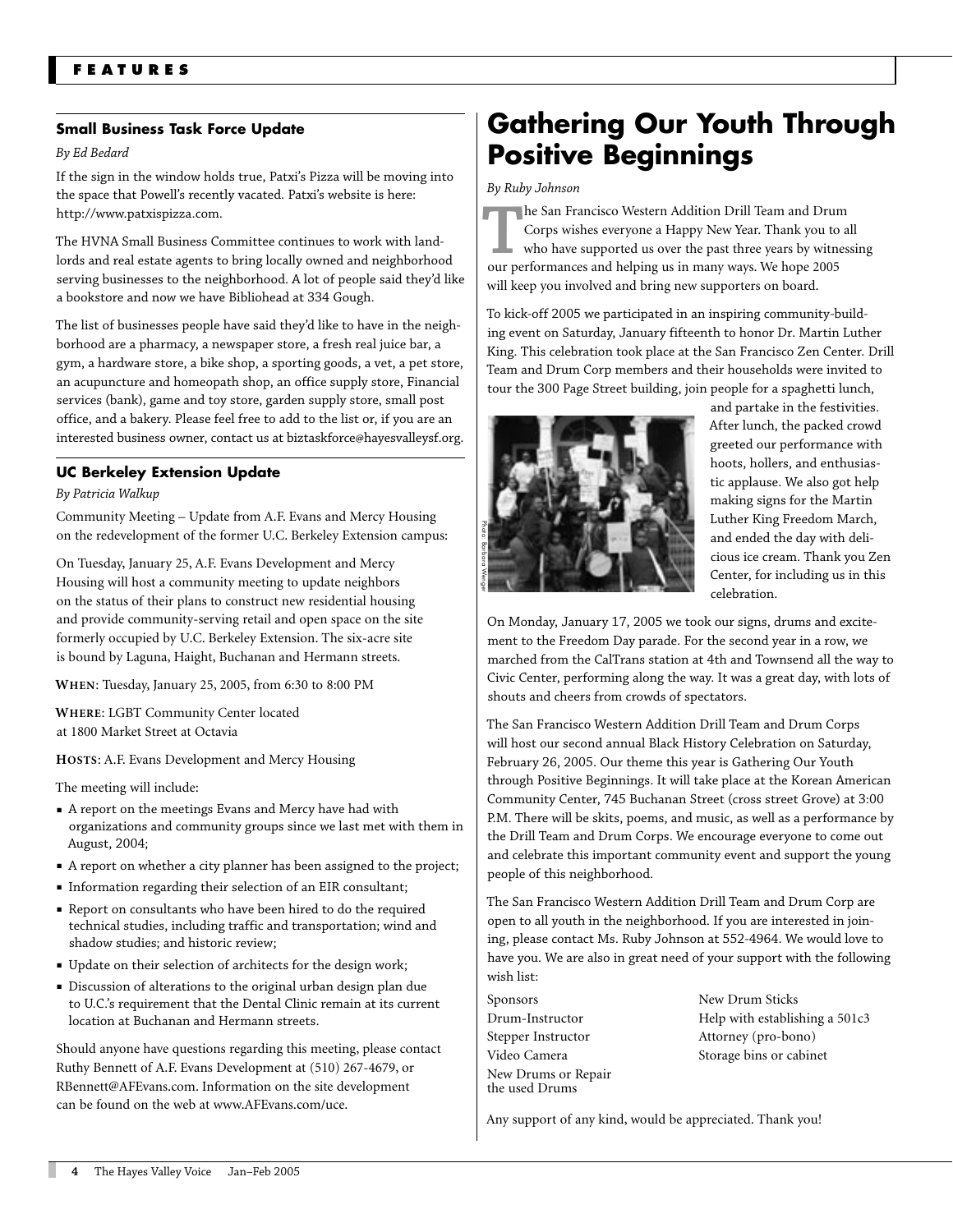# **Public Safety Report**

### By Richard Johnson

As I write this article, in some ways I find myself reflecting back on the past year and wonder why I am writing it. Over the past year we have held regular monthly meetings and only one or two people showed up at the meetings. I would hear lots of complaints about public safety, but the reality seems to be that few people are committed to working on finding permanent solutions. In order to assure that we continue improving the quality of life for all in the coming year, we need others to join in. The funding cuts that are coming down this year will effect our community in a number of ways. So now is the time to get involved and to make sure our voices are heard.

Public safety is not just working with the police to reduce criminal activity. I see it as making sure kids have a proper education, families have services, parents and youth have the essential skills to find jobs, employment for all, safety in our housing developments, vibrant business districts, and housing. We have a wealth of groups working on these issues and we need all you progressives, liberals, greens, and conservatives to step up to the plate and not just complain. It's not just enough to think liberal thoughts. The true test is in the deeds that we do for our community.

Here is how you can get involved. Please review the calendar page to see the meeting dates and attend the Northern District Police/ Community Meetings, HVNA Public Safety Committee or contact me at safety@hayesvalleysf.org

## MUSIC RECITALS

Third Sunday Series The Church of the Advent of Christ the King San Francisco Solemn Evensong & Benediction at 3:00 pm Recital & Reception at 3:45 pm Inaugural Season 2005 January 16 Paul M. Ellison, organ February 20 David Morris, cello, gamba Jonathan Dimmock, haypstchord March 20 Rodney Gehrke, organ April 17 George Anton Emblom, ovgan

- May 15 John Karl Hirten, oryan
- June 19 Robert Poovey, organ

Evensong & Benediction are sung by Schola Adventus

The Charch of the Advent of Christ the King 283 Fell Steert (between Franklin & Gough)<br>San Francisco, California 94102 Parish Office 1415) 431-0454<br>Music Office 1415) 435-5439 L-mail: effice@advent-of.org Website: www.advest-sf.org

# THE PARSONAGE

A Bed & Breakfast Inn

An elegant architectural treasure in the heart of Hayes Valley



## Ask about our special rates for Hayes Valley neighbors

198 Haight Street, San Francisco, CA 94102 415.863 3699 = 888.763 7722 = Fax: 415.863 4422 theparsonage@hotmail.com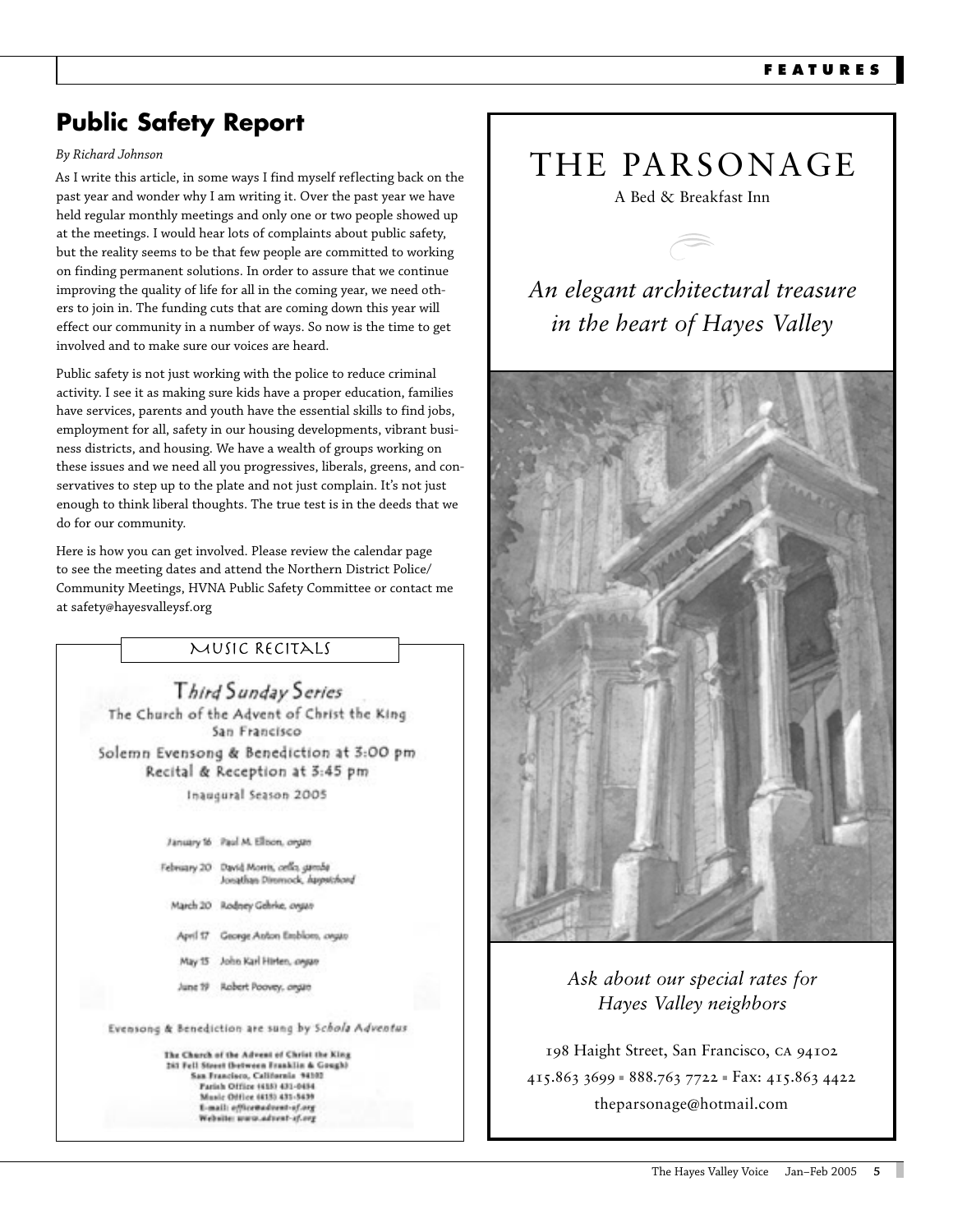## **HVNA Membership Form**

Join Hayes Valley Neighborhood Association. Just return your completed form with a personal check made payable to Hayes Valley Neighborhood Association.

## ■ **Your information:**

| Email (for HVNA use only): |
|----------------------------|

\_\_\_\_\_\_\_\_\_\_\_\_\_\_\_\_\_\_\_\_\_\_\_\_\_\_\_\_\_\_\_\_\_\_\_\_\_\_\_\_\_\_\_\_\_\_\_\_\_\_\_\_\_\_\_\_\_

## ■ **Membership Levels:**

 $\Box$  Renewing Membership  $\Box$  New Membership

Please make checks payable to: **Hayes Valley Neighborhood Association**

 $\square$  Limited Income \$15  $\square$  Individual \$25 □ Families & Couples \$35 □ Business \$100  $\Box$  Sponsor \$100  $\Box$  Benefactor \$250

## ■ **Areas of Interest:**

Volunteers are welcome! Please indicate your areas of interest.

 $\square$  Neighborhood Beautification

□ Neighborhood Safety

 $\square$  Planning and Transportation

® Communications (Newsletter & Web site)

 $\Box$  Other: \_

## ■ **Return to:**

Hayes Valley Neighborhood Association PO Box 423978 San Francisco, CA 94142-3978

## **HVNA Board of Directors**

Hayes Valley Neighborhood Association PO Box 423978 San Francisco, CA 94142-3978

**Richard Johnson,** *President* president@hayesvalleysf.org

**Ed Bedard,** *Vice President* vicepresident@hayesvalleysf.org

**Paul Olsen,** *Treasurer*

**Patricia Walkup,** *Corresponding Secretary* info@hayesvalleysf.org

**Frances Neagley,** *Membership* membership@hayesvalleysf.org

**Jason Henderson**

**Christopher Pederson**

**Patrick Stark**

**Jim Warshell**

**Barbara Wenger**

## **HVNA Committees**

## **Beautification**

Jim Warshell beauty@hayesvalleysf.org

**Business Task Force** Ed Bedard biztaskforce@hayesvalleysf.org

## **Communications Interim Coordinators:**

Richard Johnson, Paul Olsen voice@hayesvalleysf.org

**Newsletter Editor:** Paul Olsen voice@hayesvalleysf.org

**Layout:** Karen Parry karen@blackgraphics.com

## **Transportation and Planning**

Stefan Hastrup & Patricia Walkup planning@hayesvalleysf.org

**Public Safety** Richard Johnson safety@hayesvalleysf.org

 $\lambda$ 

To advertise in the HVNA newsletter or submit ideas, articles and comments, please email voice@hayesvalleysf.org

## **New Businesses in Hayes Valley**

**Scandinavian Details** 364 Hayes Street 415.750 0369 scandinaviandetails.com

**La Maison Des Artistes/St. Louis Blues Art**  333 Hayes Street, Suite 106 415.621.4813 maisondarte@earthlink.net www.stlouisbluesart.com

## **Support HVNA Business & Organization Members**

Double D Engineering Exclusive Flowers Gimme Shoes Hayes Valley Care Katy, Inc Realtor Kim Makoi, Chiropractor Ko-Ri Inc Lavish Little Hollywood Launderette New Leaf – Services for Our Community Openhouse Otivo, Inc Paul K Restaurant Pearl Investment Company Progress Foundation San Francisco Apartment Association SF Symphony – Davies Symphony Hall San Francisco Zen Center The Organized Life The Parsonage Bed & Breakfast Through the Hayes Optometry Zen Hospice Project Zenzi's Cosmetology Training Center

## **Important Announcement**

Please note that the Transportation and Planning Committee is no longer meeting on the first Wednesday of each month. We found that most of our invited guests have very busy schedules that do not always allow them to meet on the first Wednesday. Therefore, we are now scheduling our meetings around the availability of our guests. If you are interested in attending our Transportation and Planning Committee meetings, please email Patricia Walkup at pwalkup@aol. com, and we will add your name to our email meeting announcement list.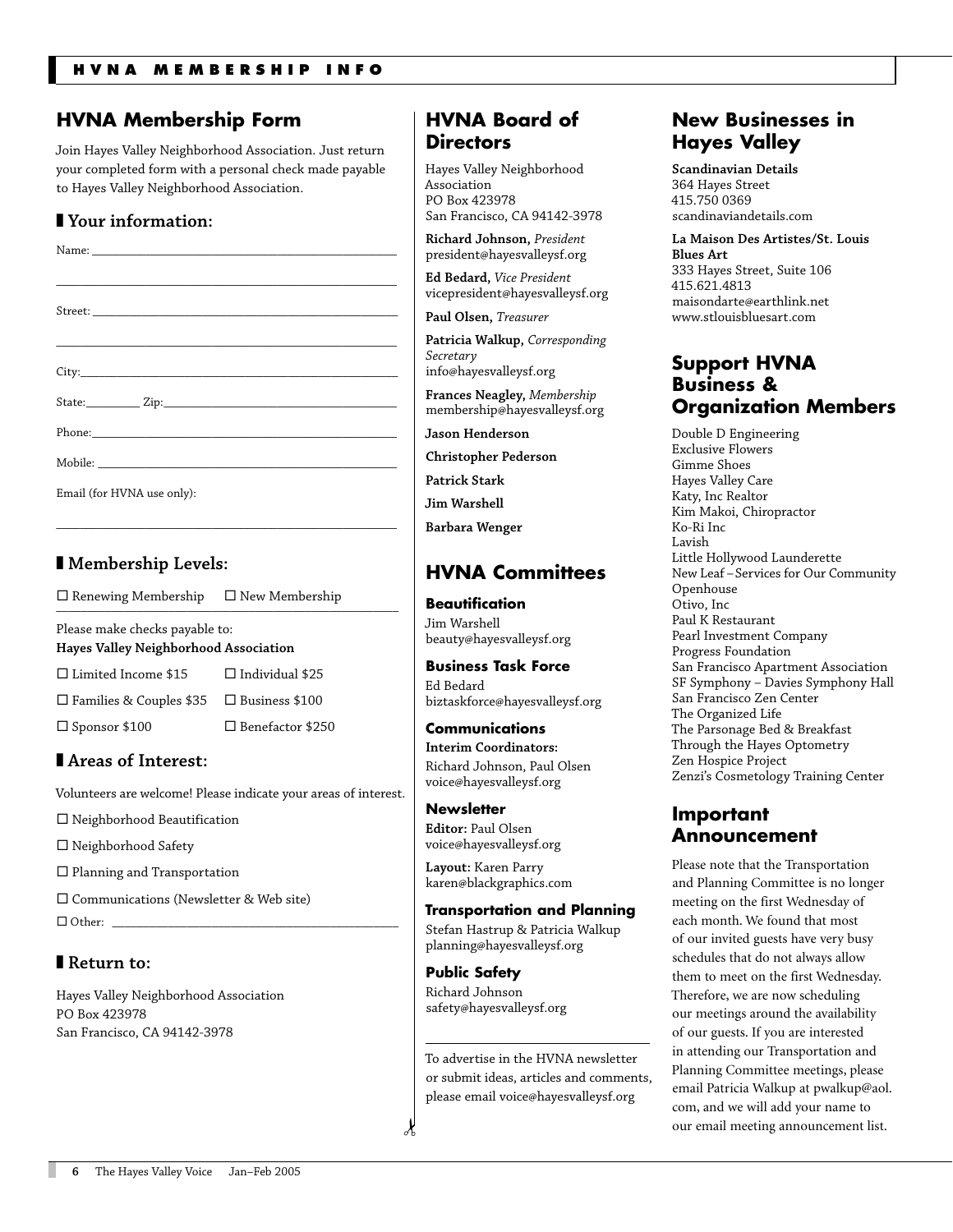

## **PSYCHOLOGICAL SERVICES CENTER** A service of California Institute of Integral Studies

The Psychological Services Center offers mind-body-spirit psychotherapy to individuals and couples, in a safe and supportive setting exploring a wide range of life issues - emotional, interpersonal, psychological, or spiritual.

We have a multicultural staff to serve the needs of our diverse community.

• Relationship and Family Concerns • Life Transitions/Crises · Anxiety and Stress • Depression and Loneliness • Personal Growth/Spiritual Issues • Grief and Loss • Sexuality/Body Image

• Occupational Concerns/Choices

Caring and affordable counseling for the Hayes Valley community.

CIIS at Fox Plaza 1390 Market Street Suite IIIA, San Francisco, CA 94103 415.575 6200